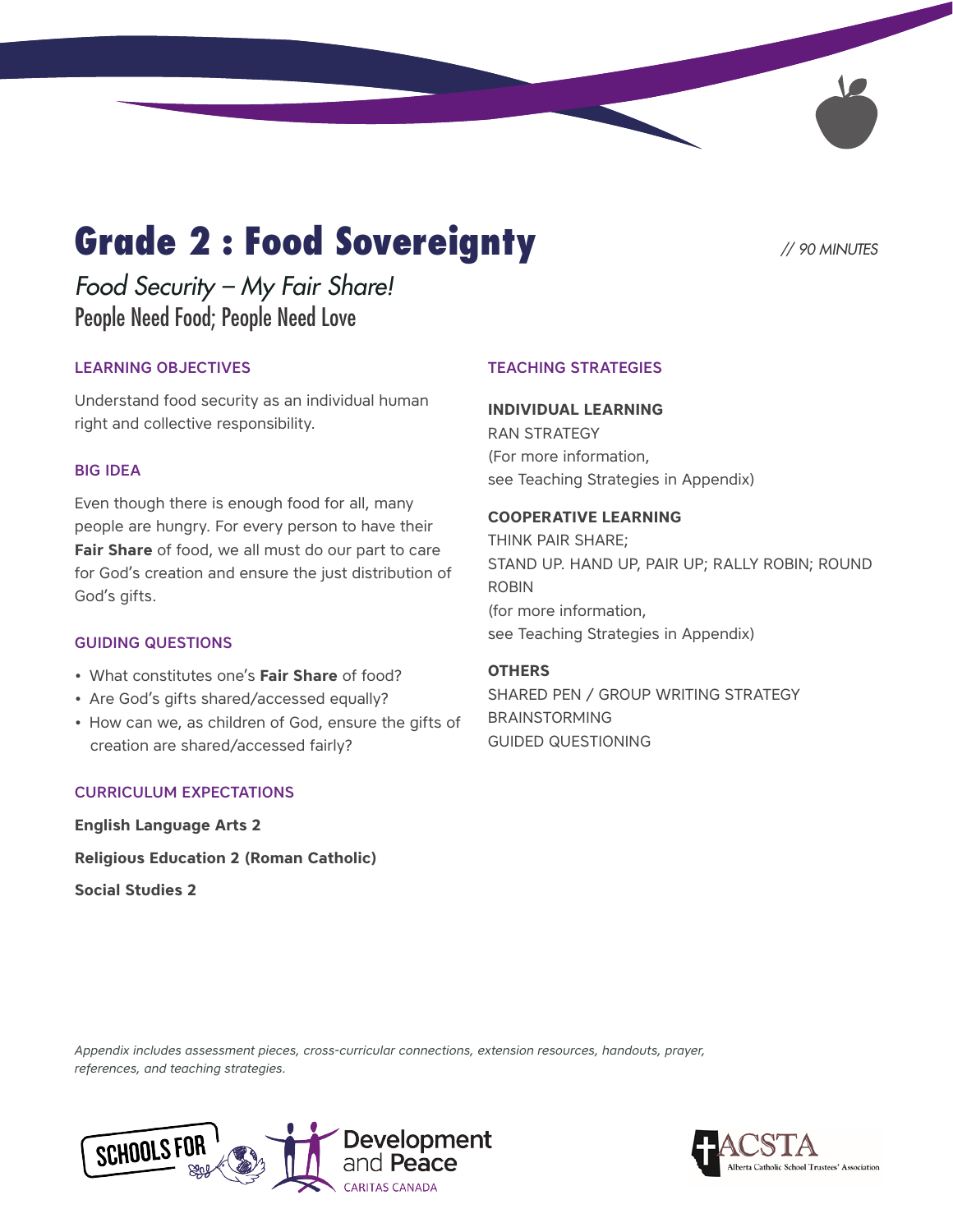#### KEY VOCABULARY

**Pope Francis Community Global Natural Resources Fossil Fuels Abundance Fair Share**

#### SPECIAL VOCABULARY FOR EDUCATOR

**Food Security:** "When all people, at all times, have physical and economic access to sufficient, safe and nutritious food that meets their dietary needs and food for an active and healthy life" (FAO, 2006, p. 1). **Food Security** is the goal of **Food Sovereignty**.

**Food Sovereignty:** "The right of peoples to healthy and culturally appropriate food produced through sustainable methods, and their right to define their own food and agriculture systems" (La Via Campesina, 1996). **Food Sovereignty** is the method to achieve **Food Security** in a permanent, sustainable manner. As Via Campesina explains, **Food Sovereignty** is based in grassroots movements, and the democratization of food systems, requiring input from consumers and producers.

**Hunger:** "An uncomfortable or painful sensation caused by insufficient food energy consumption, [or] food deprivation" (FAO, 2008, p. 3).

**Climate Change:** "Any change in climate over time, whether due to natural variability or as a result of human activity" (UNFCCC, 2011).

#### PRINCIPLES OF CATHOLIC SOCIAL TEACHING [www.devp.org/cst](http://www.devp.org/cst)

**Human Dignity:** Every person is created in the image of God and is to be treated with respect. We have to think about the whole person: their mind, body, heart, soul, and environment. We have to recognize what we have in common and celebrate our diversity.

**Solidarity:** We are all part of the human family and we are all interconnected and interdependent. Loving our neighbour has **Global** dimensions. We must see ourselves in others and collaborate toward solutions. *Solidarity* is the recognition that we are 'all in this together', and is a commitment to strengthen **Community** and promote a just society.

**Common Good:** We must consider others, and the whole human family, when we make decisions. God created the world for all His children to share.

**Rights and Responsibilities:** Every person has a right to live a decent life: to have food, clean water, a home, education, and work. Every person has a responsibility to help one another.

**Stewardship of Creation:** The Earth is a holy gift from God. We have to treat Creation with respect, and protect and care for it in a way that is good for all living beings and for the future.

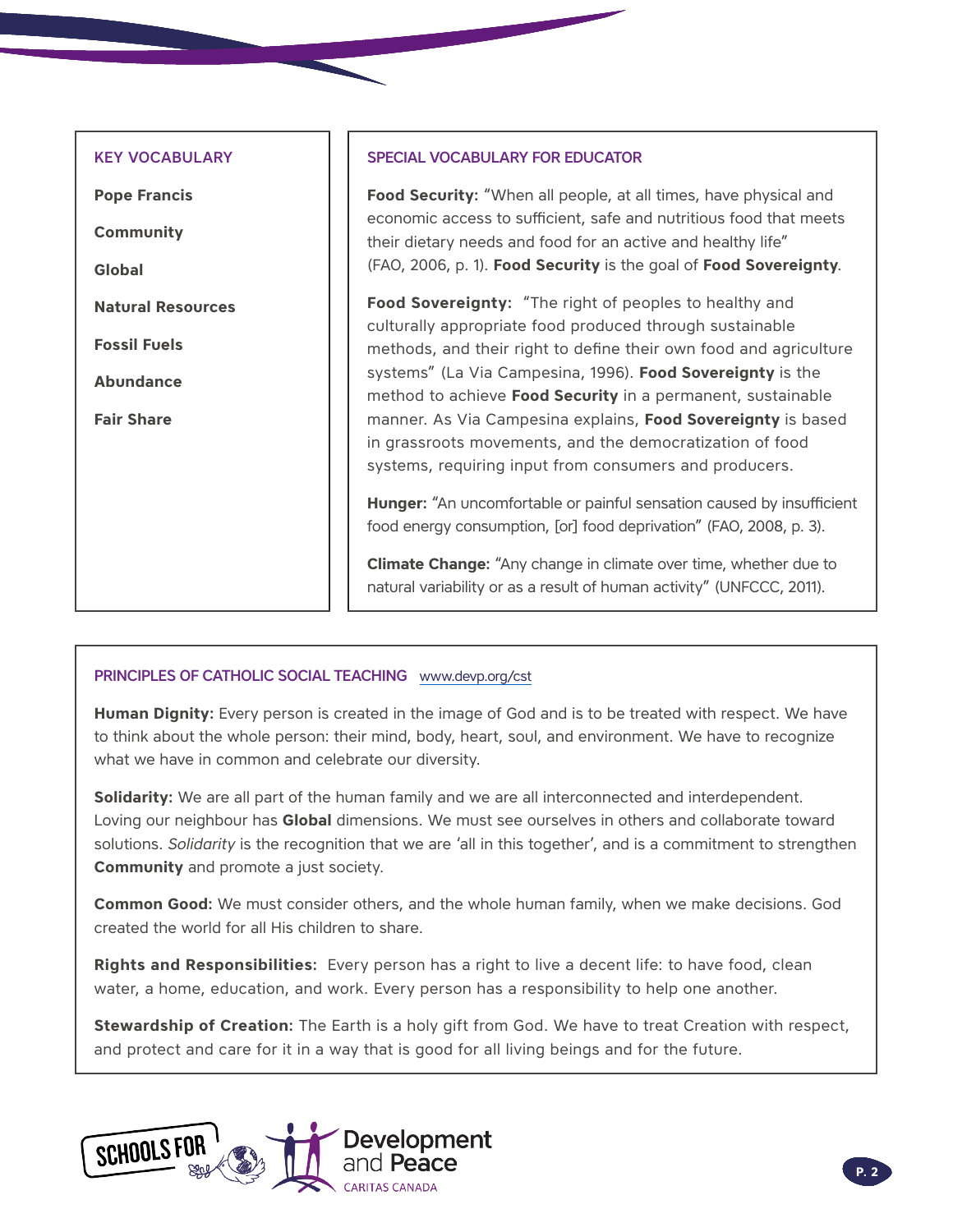

Preparation // 20 – 30 MINUTES

This lesson can be done in one block, or divided into three 30-minute blocks. **Note:** Section 3 requires a lunch hour for preparation.

Possible extensions are provided throughout this lesson plan, and in the Appendix. The Curriculum-Connections listed in the Appendix are for the completion of the entire lesson plan.

#### VIDEO AND READINGS

- Review principles of Catholic Social Teaching at [www.devp.org/cst](http://www.devp.org/cst) and unfamiliar key terms
- Review prayer (See Appendix)
- Review *People Need Food, People Need Love* poem (See Appendix)
- Watch the following videos:

Steve Claper. (2015, June 28). *A Prayer for the Earth.* Retrieved from:<https://www.youtube.com/watch?v=VJz0ZuxxMI0>

Development and Peace. (2016, January 13). *Laudato Si'*: Animated clip for kids. Retrieved from:<https://www.youtube.com/watch?v=KIVuISZGdug>

Citizen Kid Trailers. (2010, September 1). *Marías Journey from Hunger to Having Enough.* Retrieved from :<https://www.youtube.com/watch?v=0FR0OEXyWgg>

#### MATERIALS

• Blank index cards

**Note:** 1 in 8 people in our world are hungry; Ensure that approximately 1 in 8 students do not receive a card. (e.g. For a class of 24 there would only be 21 cards in the pile)

- Plate of a nutritious, shareable food item (plenty for everyone)
- Plastic table cloth
- Collected lunch left-overs
- *People Need Food, People Need Love* poem handout
- Religion Journal
- Individual / group chart paper for letter writing
- **Optional:** Sticky notes (for reflection in the JUDGE section)

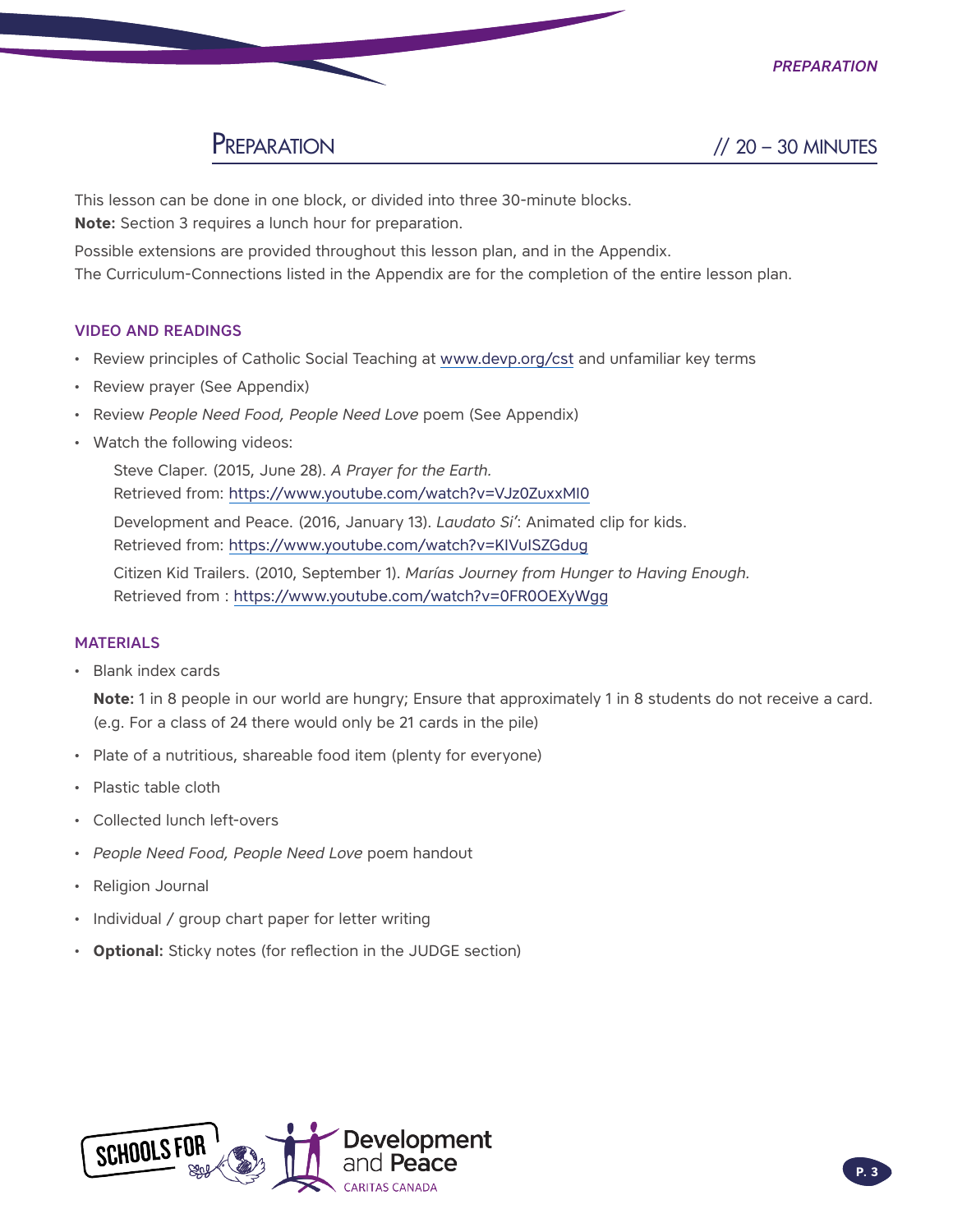

## SEE – OUR RIGHTS // 30 MINUTES

#### OBJECTIVES //

- Understand that we are called to membership in different communities (i.e., family, school, parish, neighborhood, town/city, province, country, globe).
- Live a common experience.
- Recognize that we are all part of and have a right to the gifts of creation.

#### SECTION GUIDING QUESTIONS //

- What do you think you know about being a member of a community?
- What do you think you know about the communities to which you belong?

#### OPENING PRAYER //

Steve Claper. (2015, June 28). *A Prayer for the Earth*. Retrieved from<https://www.youtube.com/watch?v=VJz0ZuxxMI0>

#### STEP 1 // ANTICIPATORY SET & HOOK

Inform the class that they will recieve a bountiful 'treat', which is the shareable food item for this activity.

Gather students into a circle, and place the shareable nutritious food item in the center of the circle. Accompanying the food is a set of blank index cards/pieces of paper which can be traded for a share/piece of the food.

Highlight that there is enough food to go around for each person - not only in this classroom but around the world. There should be **Food Security**, however many people do not have enough to eat, or do not get the food that they need to live a healthy life.

#### STEP 2 //

Call each child forward, one by one, to receive a card. The child will then offer his/her card to a peer, thanking him/her for contributing to the group effort which has led to the celebration.

(e.g. "I'm glad you're a part of our **Community**!")

**Note:** Ensure that there are *not* enough cards for each student. 1 in 8 people in our world are hungry, so ensure that approximately 1 in 8 students do not receive a card.

(e.g. In a class of 24 there would only be 21 cards in the pile.)

#### STEP 3 // REFLECTION

Once all cards are handed out, ask the students if everyone has a card. When they say, 'no,' explain that this reflects the distribution of food in the world, and that right now, 1 in 8 people are hungry, even though there is enough food for all.

Use the Think-Pair-Share or Rally Robin teaching method and get students to face a partner to brainstorm possible solutions to the lack of cards. Solutions will likely result in sharing (an act of charity), which provides **Food Security**, but the question remains: why was sharing necessary in the first place if there is enough food for everyone on the planet?

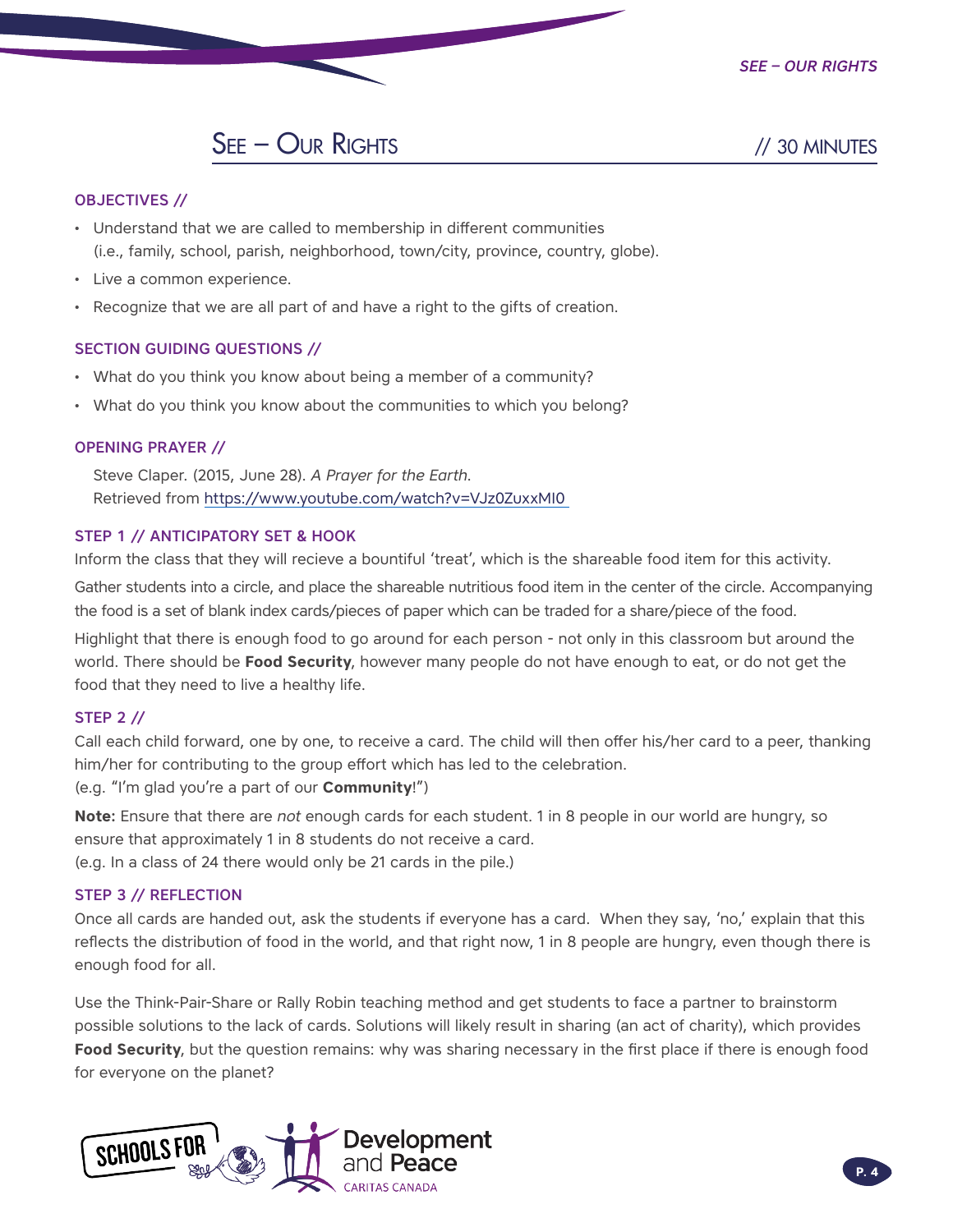#### STEP 4 // DEBRIEF

Explain that sharing is a charitable act, and encourage students to share the food.

(**Possible solution:** Students can tear their cards in half and share with a classmate who does not have one.) Introduce the concept of *Solidarity*, and explain that because each person is created with dignity, we have a responsibility to develop a solution to the problem of food insecurity that we saw in this activity.

#### STEP 5 // CONCLUSION

Explain that God's creation was gifted to all people with the call for us to take the responsibility to care for one another and for creation.

#### **Extension**

If time permits, learn more about our responsibility to care for creation through Development and Peace's *Creation Story*, available through the Development and Peace website. (For this and other extension resources, see Appendix.)

**Pope Francis**, the Holy Father, wrote a letter to all of us in 2015, *Laudato Si'*, reminding of us that the earth is for everyone and it is our responsibility to be stewards of the earth.

#### STEP 6 // **View the following video:**

Development and Peace. (2016, January 13). Laudato Si': *Animated clip for kids*. Retrieved from:<https://www.youtube.com/watch?v=KIVuISZGdug>

**Highlights:** The gifts of creation are intended for all peoples. **Natural Resources** are in jeopardy for many reasons. Members of the **Global Community** are called to act as stewards of creation to care for these precious resources. The *Human Dignity* of our brothers and sisters around the world is being ignored when we do not care for each other and for creation.

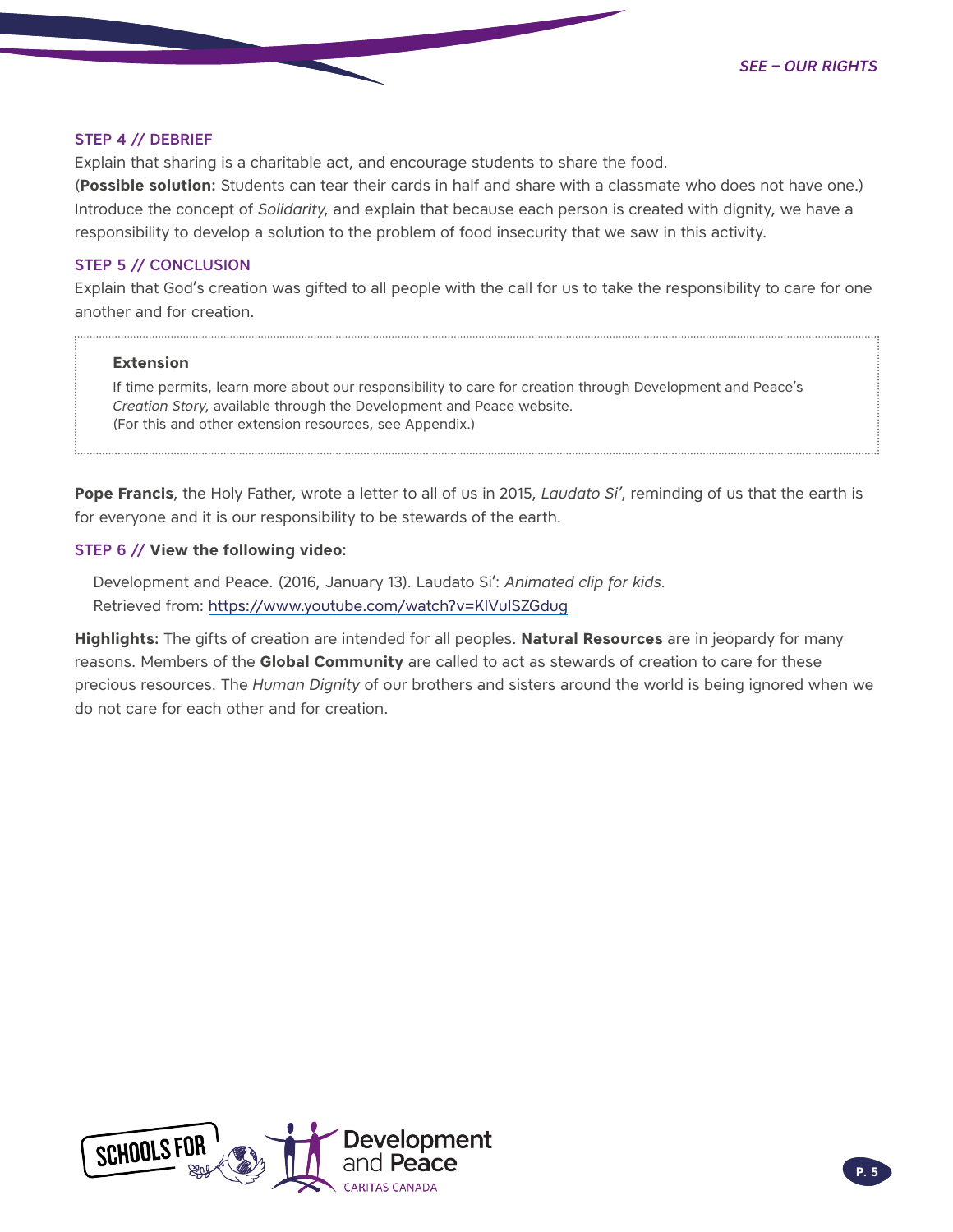*Judge – My Responibilities*

### Judge – My Responsibilities // 30 MINUTES

#### OBJECTIVES //

- Realize the disciple's call to be a steward of the gifts of creation
- Examine one's own food consumption practices and their potential impacts on the environment

#### SECTION GUIDING QUESTIONS //

- What do you think you know about who your neighbour is?
- What do you think you know about your *Rights and Responsibilities* as a member of a **Community**?

#### STEP 1 // LAUNCH

Using the RAN (KWL) strategy, pose the second Guiding Question.

**Teacher:** *Are God's gifts shared / accessed equally?*

Students can write their ideas, one on each sticky note, posting them up on the chart paper or board, or this can be done through dialogue and conversation.

#### STEP 2 // ACTIVATE BACKGROUND KNOWLEDGE

**Teacher:** *Now we are going to meet Maria and her family, who have a right to access safe and nutritious foods, and are working hard to ensure Food Security (enough food for all). However, they were denied the righ*t *to continue to produce food for their family, Food Sovereignty, just like us in our circle (in the SEE activity).*

Introduce **Food Sovereignty**, or the ability to have and use the earth's resources to produce food for one's family.

**Teacher:** *Let's meet Maria and her family to see how they lost Food Security and Food Sovereignty.* 

STEP 3 // VIDEO Have students watch the following video:

Citizen Kid Trailers. (2010, September 1). *Maria's Journey from Hunger to Having Enough: The True Story of the Good Garden*. Retrieved from <https://www.youtube.com/watch?v=h56kaYt23Cw>

#### **Extension**

If time permits, read the book *The Good Garden*, Milway by Katie Smith Milway. (For further extensions and extension resources, please see the Appendix.)

#### STEP 4 // DEBRIEF

**Teacher:** *What new ideas did Maria use to make decisions about what to do and how to solve the problem? How did we solve the problem of our own shortage of cards?*

Revisit the RAN (KWL) question from the beginning of this section, and have students confirm their ideas or identify them as a misconception.

#### STEP 5 // CONCLUSION

Distribute the *People Need Food, People Need Love poem* handout, and explain that we can understand **Food Sovereignty** through this poem.

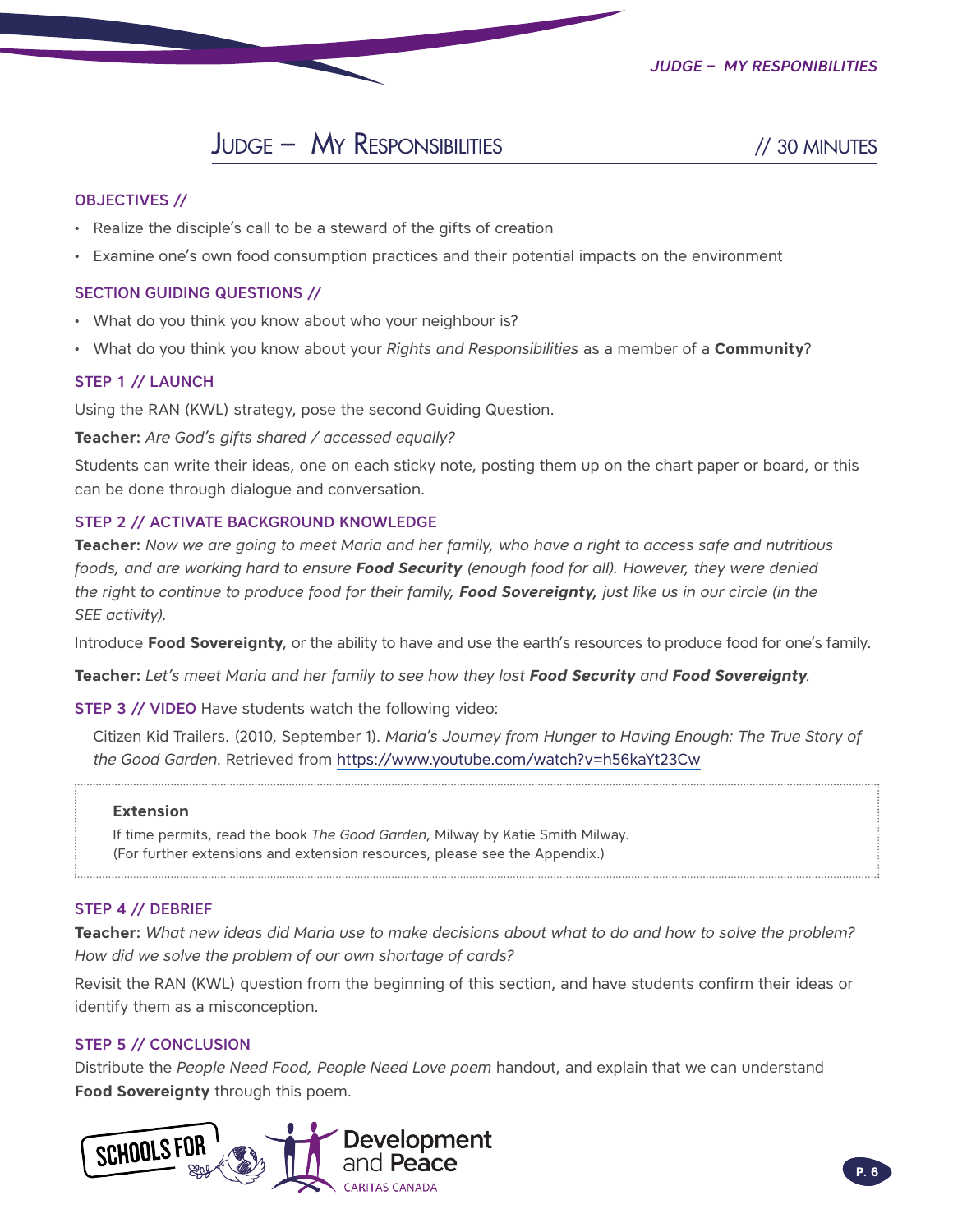*Act – Inspire Action*



#### OBJECTIVE //

Understand the consequences of local/individual food consumption patterns on the global/collective availability and distribution of food.

#### SECTION GUIDING QUESTIONS //

- How do your actions make a difference to your **Community**?
- How do your actions as a steward of the gifts of creation witness to God's call for us to love one another?

#### STEP 1 // TASK

Over the lunch hour, one class/grade group/an entire school will collect their uneaten food that was destined for the garbage can (excluding packaging, as this brings in a complicated, new dimension). A plastic table cloth will be spread out over a large table for children to place their uneaten food (e.g., sandwich crusts, half eaten apple, etc.) creating a *Banquet Table of Plenty* to provide a tangible revelation of the issue of food waste in our own **Community**.

#### STEP 2 // GUIDED DISCUSSION & PROMPTS

**Teacher:** Here in Canada, we do not usually experience fear when there is a lack of food (we have **Food Security**), *unlike Maria. However, even when communities are not experiencing a lack of food, they experience challenges related to food (they do not necessarily have Food Sovereignty). Right here in our school Community, we have a problem related to food: the amount of wasted food during our lunch hour. Today, let us look at the Banquet Table of Plenty we have created displaying the food with which we were blessed, but did not eat.*

#### STEP 3 // REFLECTION

Pose reflection questions to the students:

- How can we be stewards of the earth and one another by how we use our food?
- How can we be like Maria to be leaders in our **Community** to change how we live?

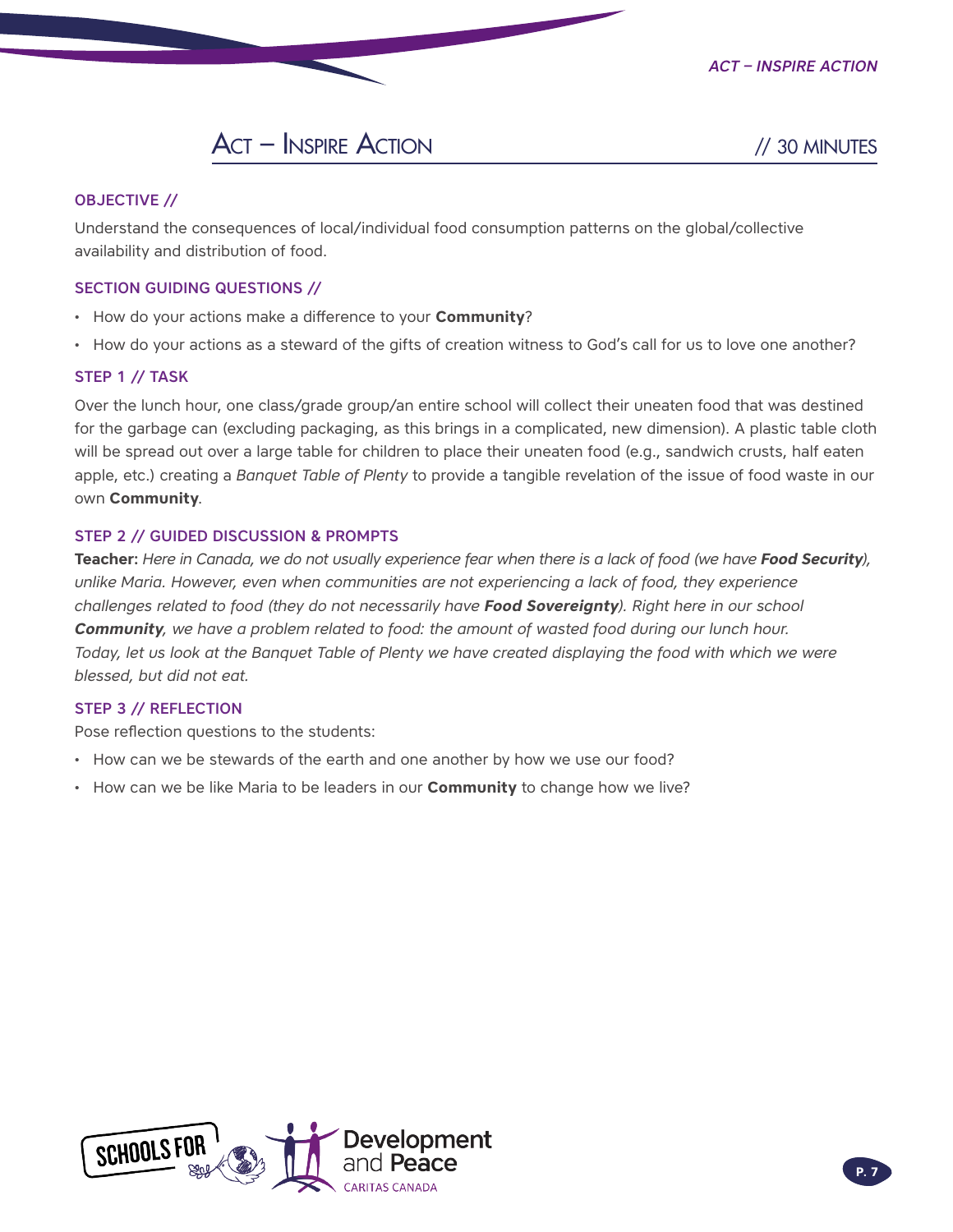*Act – Inspire Action*

#### STEP 4 // OPTIONS FOR ACTION

Remind students that God's creation was gifted to all people with the call for us to care for creation and for our brothers and sisters around the world. Invite them to act in one of the following three ways.

**1. Shared Pen Action:** Create a classroom food creed.

This can be read daily as a grace before lunch, shared at home as a prayer before meals, or serve as inspiration for the students to create a food creed with their family to explore their family practice of food consumption.

#### **2. Individual Reflection:**

Propose the creation of a family food creed as a grace before meals through a note sent home to each family.

#### **3. Revisit and Respond:**

Re-watch the *Laudato Si'* for Kids video.

Development and Peace. (2016, January 13). Laudato Si' *: Animated clip for kids.*

Retrieved from:<https://www.youtube.com/watch?v=KIVuISZGdug>

Respond to the *Laudato Si'* letter from Pope Francis explaining to him how you recognize that you have a right to your **Fair Share** of food resources, but also have a responsibility to do your **Fair Share** to work towards **Food Security** and **Food Sovereignty**.

#### **How to address letters to Pope Francis:**

His Holiness, Pope Francis

Apostolic Palace

Vatican City

Greeting: Your Holiness,

#### CLOSING PRAYER //

Lead your students in a final reflection about **Food Security**, **Food Sovereignty**, and how we are called to care for creation and our brothers and sisters with the Development and Peace *Sow Much Love campaign prayer* (see Appendix).

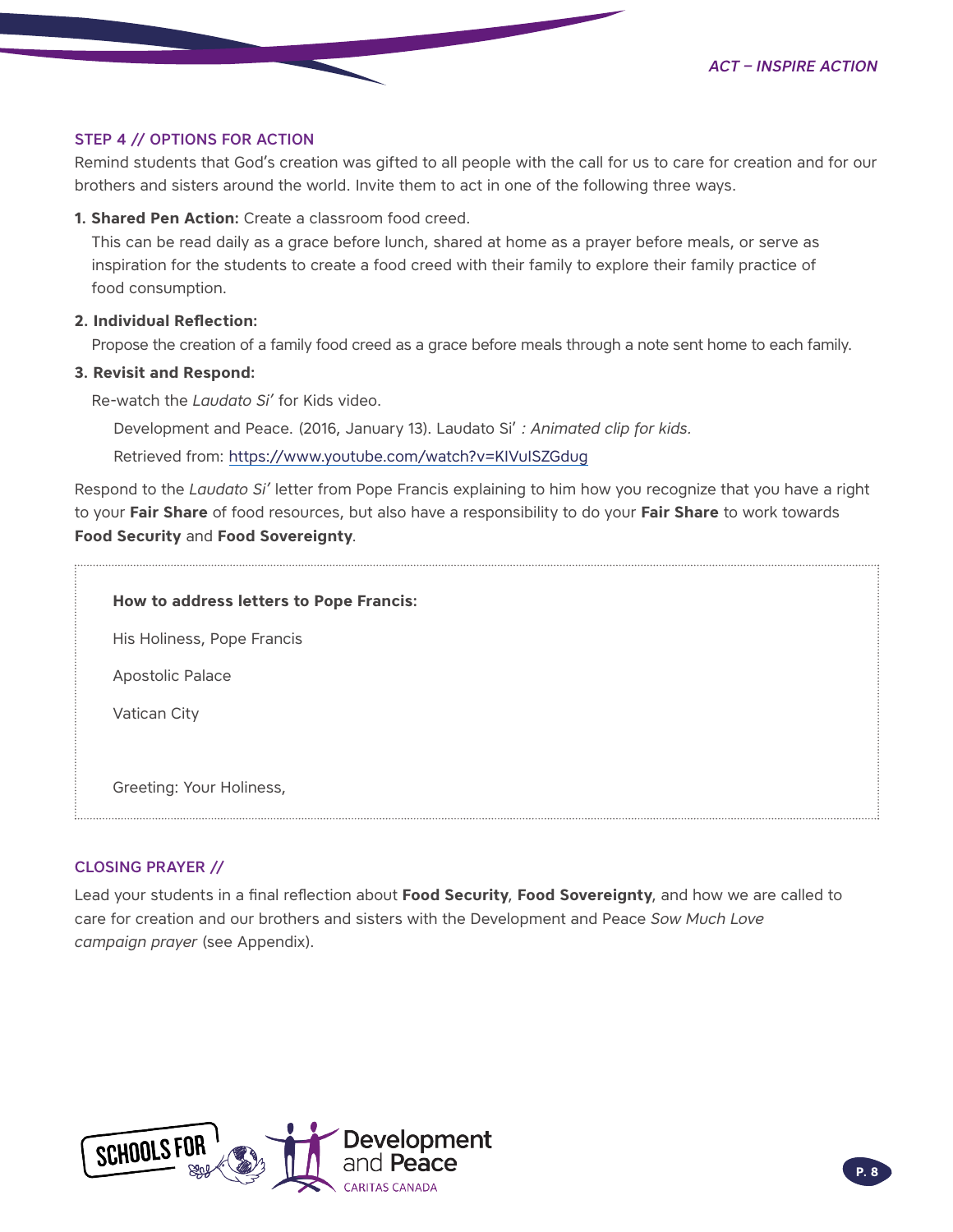### **APPENDIX**

| <b>ASSESSMENT</b>                   |    |
|-------------------------------------|----|
| Self-Assessment Rubric              | 10 |
| Rubric for My Fair Share Division 1 | 11 |
| <b>CROSS-CURRICULAR CONNECTIONS</b> | 13 |
| <b>HANDOUTS</b>                     |    |
| People Need Food, People Need Love  | 14 |
| <b>PRAYER</b>                       |    |
| Sow Much Love Campaign Prayer       | 15 |
| <b>TEACHING STRATEGIES</b>          | 16 |
| <b>EXTENSION RESOURCES</b>          |    |
| <b>REFERENCES</b>                   | 17 |
|                                     |    |

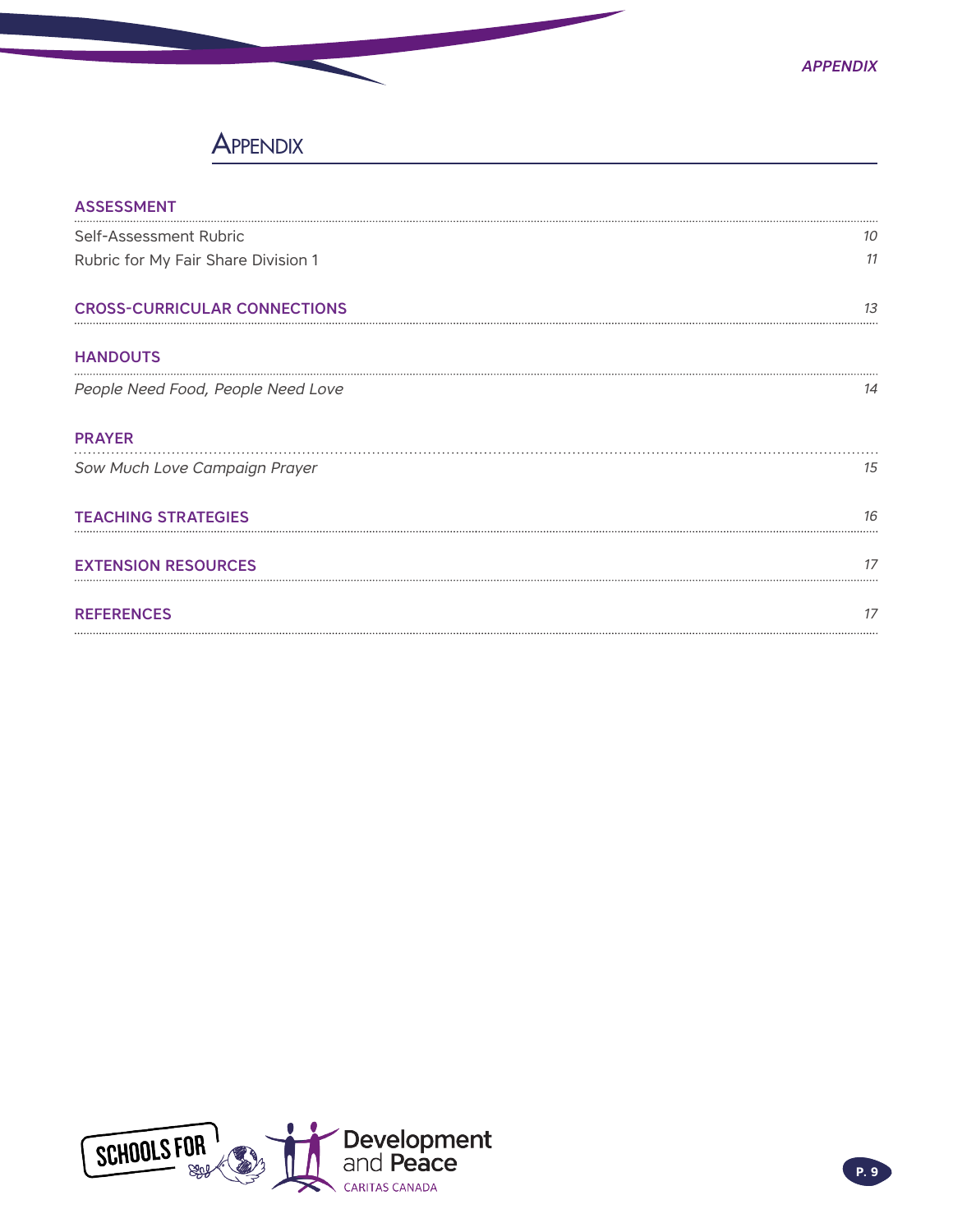### <span id="page-9-0"></span>**Assessment** SELF-ASSESSMENT RUBRIC

#### **I CAN STATEMENT RESPONSES**

This task can be differentiated according to grade level with a simple thumbs up/thumbs down. Verbal contribution providing evidence of understanding is required. With older students, the "*I CAN*" statements can be presented in written form with the requirement of written evidence to support the students' responses. The evidence of the "*I CAN*" statements is contained within the letter. The differentiation of this task might include modelling writing, shared pen among students, and/or individually composed letters.

#### **Self-Assessment Rubric**

| ৻ৠ<br>ತ್ರ     | 1. I can tell the difference between Food Security and Food Sovereignty.  |
|---------------|---------------------------------------------------------------------------|
| $\mathcal{O}$ | 2. I can consider the needs and ideas of others.                          |
| もや            | 3. I can create new ideas that help to make decisions and solve problems. |
|               | S (§ 4. I can pray for others.                                            |
|               | S. I can teach my family about wasting food.                              |

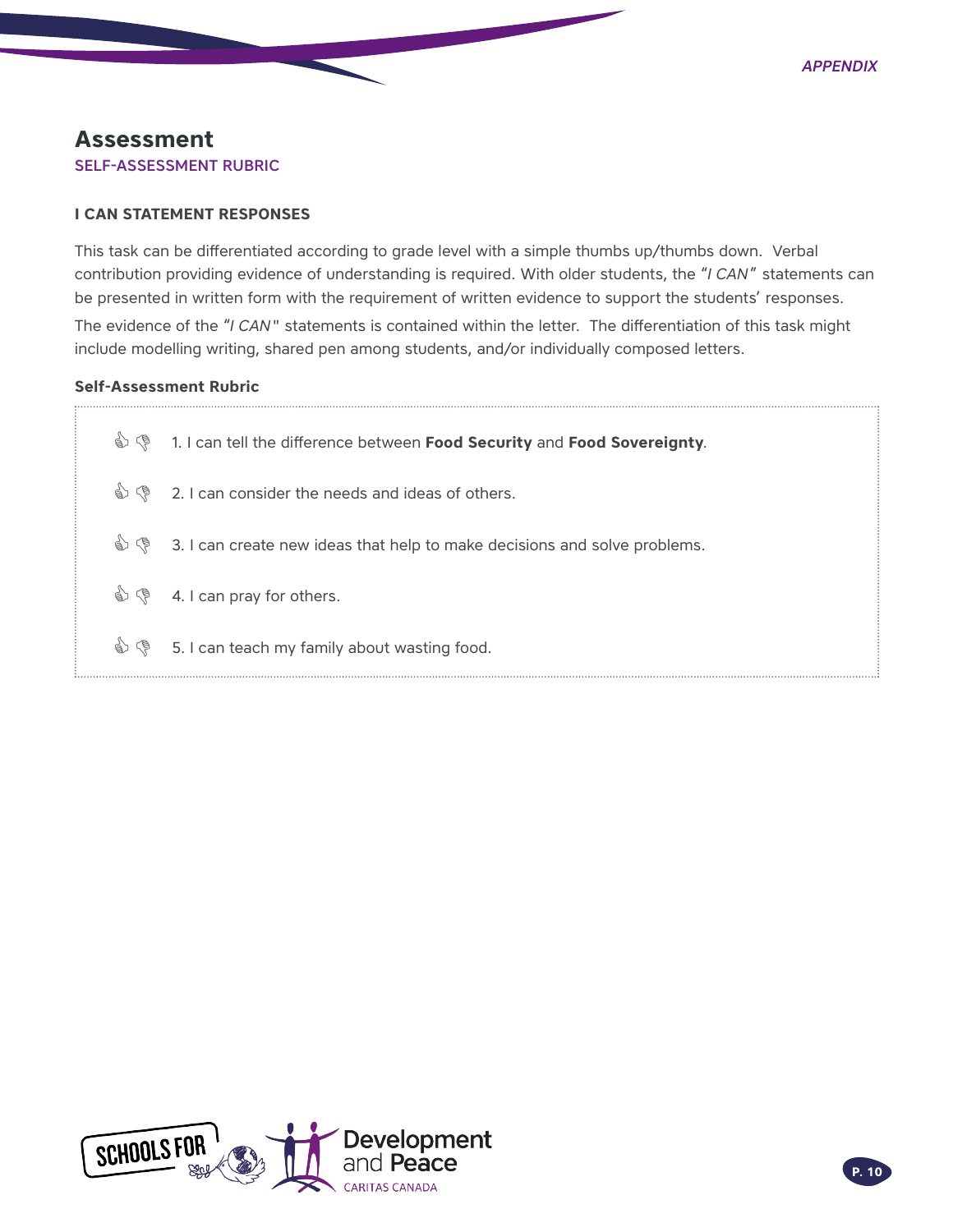### <span id="page-10-0"></span>**Assessment**

RUBRIC FOR MY FAIR SHARE DIVISION 1 1/2

| <b>OUTCOME</b>                                                                                                                                                                                                                                                                                            | <b>LEVEL 4</b>                                                                                                                                                                                                   | <b>LEVEL 3</b>                                                                                                                                                                                                       | <b>LEVEL 2</b>                                                                                                                                                                                             | <b>LEVEL 1</b>                                                                                                                                                                                                |
|-----------------------------------------------------------------------------------------------------------------------------------------------------------------------------------------------------------------------------------------------------------------------------------------------------------|------------------------------------------------------------------------------------------------------------------------------------------------------------------------------------------------------------------|----------------------------------------------------------------------------------------------------------------------------------------------------------------------------------------------------------------------|------------------------------------------------------------------------------------------------------------------------------------------------------------------------------------------------------------|---------------------------------------------------------------------------------------------------------------------------------------------------------------------------------------------------------------|
| <b>English Language Arts</b><br><b>General Outcome 1</b><br>Students will listen, speak, read, write,<br>view and represent to explore thoughts,<br>ideas, feelings and experiences.<br><b>Specific Outcome 1.1</b><br>Talk about how new ideas and<br>information have changed<br>previous understanding | Demonstrates<br>a thorough<br>understanding,<br>connecting to<br>the meaning<br>of Food<br>Sovereignty<br>and Food<br>Security,<br>charity and<br>social justice.<br>(in prayer, a<br>food creed or<br>letter to | Demonstrates<br>a considerable<br>understanding,<br>connecting to<br>the meaning<br>of Food<br>Sovereignty<br>and Food<br>Security,<br>charity and<br>social justice.<br>(in prayer, a<br>food creed or<br>letter to | Demonstrates<br>some<br>understanding,<br>connecting to<br>the meaning<br>of Food<br>Sovereignty<br>and Food<br>Security,<br>charity and<br>social justice.<br>(in prayer, a<br>food creed or<br>letter to | Demonstrates<br>limited<br>understanding,<br>connecting to<br>the meaning<br>of Food<br>Sovereignty<br>and Food<br>Security,<br>charity and<br>social justice.<br>(in prayer, a<br>food creed or<br>letter to |
|                                                                                                                                                                                                                                                                                                           | <b>Pope Francis)</b>                                                                                                                                                                                             | <b>Pope Francis)</b>                                                                                                                                                                                                 | <b>Pope Francis)</b>                                                                                                                                                                                       | <b>Pope Francis)</b>                                                                                                                                                                                          |
| <b>Social Studies</b>                                                                                                                                                                                                                                                                                     | Applies a                                                                                                                                                                                                        | <b>Applies</b>                                                                                                                                                                                                       | Applies some                                                                                                                                                                                               | Applies a limited                                                                                                                                                                                             |
| <b>General Outcome 2.2</b>                                                                                                                                                                                                                                                                                | thorough                                                                                                                                                                                                         | considerable                                                                                                                                                                                                         | understanding                                                                                                                                                                                              | understanding                                                                                                                                                                                                 |
| Students will demonstrate an                                                                                                                                                                                                                                                                              | understanding                                                                                                                                                                                                    | understanding                                                                                                                                                                                                        | of Food                                                                                                                                                                                                    | of Food                                                                                                                                                                                                       |
| understanding and appreciation of how                                                                                                                                                                                                                                                                     | of Food                                                                                                                                                                                                          | of Food                                                                                                                                                                                                              | Sovereignty                                                                                                                                                                                                | Sovereignty                                                                                                                                                                                                   |
| a community emerged, and of how the                                                                                                                                                                                                                                                                       | Sovereignty                                                                                                                                                                                                      | Sovereignty                                                                                                                                                                                                          | and Food                                                                                                                                                                                                   | and <b>Food</b>                                                                                                                                                                                               |
| various interactions and cooperation                                                                                                                                                                                                                                                                      | and <b>Food</b>                                                                                                                                                                                                  | and <b>Food</b>                                                                                                                                                                                                      | Security, using                                                                                                                                                                                            | Security, using                                                                                                                                                                                               |
| among peoples ensure the continued                                                                                                                                                                                                                                                                        | Security, using                                                                                                                                                                                                  | Security, using                                                                                                                                                                                                      | their critical                                                                                                                                                                                             | their critical                                                                                                                                                                                                |
| growth and vitality of the Community                                                                                                                                                                                                                                                                      | their critical                                                                                                                                                                                                   | their critical                                                                                                                                                                                                       | thinking as                                                                                                                                                                                                | thinking as                                                                                                                                                                                                   |
| <b>Specific Outcome 2.2.6</b>                                                                                                                                                                                                                                                                             | thinking as                                                                                                                                                                                                      | thinking as                                                                                                                                                                                                          | they question                                                                                                                                                                                              | they question                                                                                                                                                                                                 |
| Develop age-appropriate behaviour                                                                                                                                                                                                                                                                         | they question                                                                                                                                                                                                    | they question                                                                                                                                                                                                        | and analyze                                                                                                                                                                                                | and analyze                                                                                                                                                                                                   |
| for social involvement as responsible                                                                                                                                                                                                                                                                     | and analyze                                                                                                                                                                                                      | and analyze                                                                                                                                                                                                          | food needs                                                                                                                                                                                                 | food needs                                                                                                                                                                                                    |
| citizens contributing to their                                                                                                                                                                                                                                                                            | food needs                                                                                                                                                                                                       | food needs                                                                                                                                                                                                           | in their own                                                                                                                                                                                               | in their own                                                                                                                                                                                                  |
| community, such as: participate in                                                                                                                                                                                                                                                                        | in their own                                                                                                                                                                                                     | in their own                                                                                                                                                                                                         | Community                                                                                                                                                                                                  | Community                                                                                                                                                                                                     |
| activities that enhance their sense                                                                                                                                                                                                                                                                       | Community                                                                                                                                                                                                        | Community                                                                                                                                                                                                            | and globally.                                                                                                                                                                                              | and globally.                                                                                                                                                                                                 |
| of belonging within their school and                                                                                                                                                                                                                                                                      | and globally.                                                                                                                                                                                                    | and globally.                                                                                                                                                                                                        | (in prayer, a                                                                                                                                                                                              | (in prayer, a                                                                                                                                                                                                 |
| Community                                                                                                                                                                                                                                                                                                 | (in prayer, a food                                                                                                                                                                                               | (in prayer, a food                                                                                                                                                                                                   | food creed or                                                                                                                                                                                              | food creed or                                                                                                                                                                                                 |
|                                                                                                                                                                                                                                                                                                           | creed or letter to                                                                                                                                                                                               | creed or letter to                                                                                                                                                                                                   | letter to                                                                                                                                                                                                  | letter to                                                                                                                                                                                                     |
|                                                                                                                                                                                                                                                                                                           | <b>Pope Francis)</b>                                                                                                                                                                                             | <b>Pope Francis)</b>                                                                                                                                                                                                 | <b>Pope Francis)</b>                                                                                                                                                                                       | <b>Pope Francis)</b>                                                                                                                                                                                          |

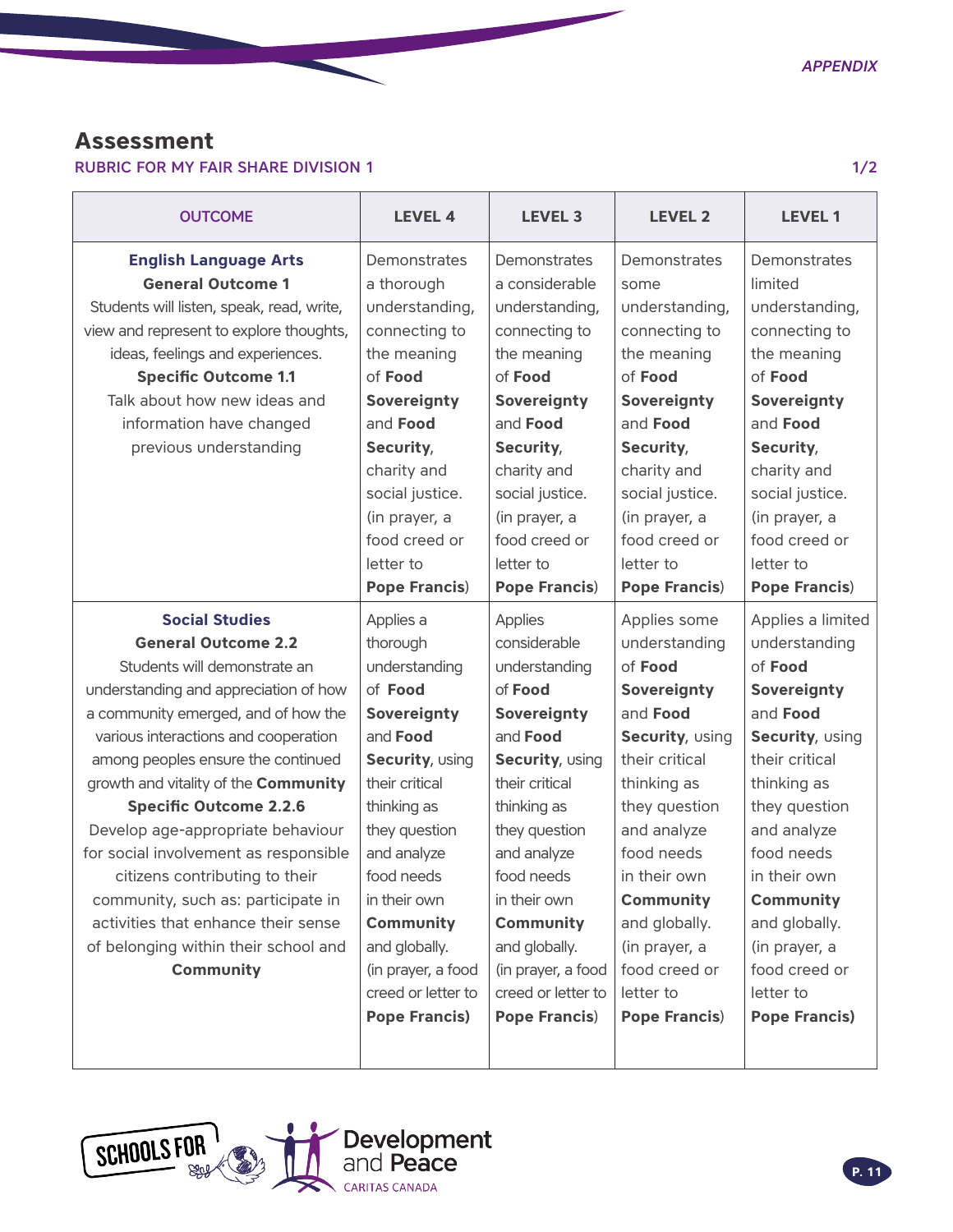### **Assessment**

### RUBRIC FOR MY FAIR SHARE DIVISION 1 2/2

| <b>Religion</b><br>Living in Solidarity (LS) Demonstrates an<br>understanding that we are responsible to<br>serve and respect others, especially the<br>poor and outcast.<br>Understand that we are responsible for<br>the gift of our dignity as human beings<br>and are to respect this gift in others (ie.,<br>our neighbour) by following the example<br>of Jesus who calls us to share (ie.,<br>Eucharist) serving the needs of others.<br>(CCC 356-384; 1928-1933; 1392-1401) | Demonstrates<br>a thorough<br>understanding<br>for making<br>connections<br>between<br>personal<br>experience,<br>what is learned<br>and the Global<br><b>Community.</b> | Demonstrates<br>considerable<br>understanding<br>for making<br>connections<br>between<br>personal<br>experience,<br>what is learned<br>and the <b>Global</b><br><b>Community.</b> | <b>Demonstrates</b><br>some<br>understanding<br>for making<br>connections<br>between<br>personal<br>experience,<br>what is learned<br>and the Global<br>Community. | <b>Demonstrates</b><br>a limited<br>understanding<br>for making<br>connections<br>between<br>personal<br>experience,<br>what is learned<br>and the <b>Global</b><br><b>Community.</b> |
|-------------------------------------------------------------------------------------------------------------------------------------------------------------------------------------------------------------------------------------------------------------------------------------------------------------------------------------------------------------------------------------------------------------------------------------------------------------------------------------|--------------------------------------------------------------------------------------------------------------------------------------------------------------------------|-----------------------------------------------------------------------------------------------------------------------------------------------------------------------------------|--------------------------------------------------------------------------------------------------------------------------------------------------------------------|---------------------------------------------------------------------------------------------------------------------------------------------------------------------------------------|
|-------------------------------------------------------------------------------------------------------------------------------------------------------------------------------------------------------------------------------------------------------------------------------------------------------------------------------------------------------------------------------------------------------------------------------------------------------------------------------------|--------------------------------------------------------------------------------------------------------------------------------------------------------------------------|-----------------------------------------------------------------------------------------------------------------------------------------------------------------------------------|--------------------------------------------------------------------------------------------------------------------------------------------------------------------|---------------------------------------------------------------------------------------------------------------------------------------------------------------------------------------|

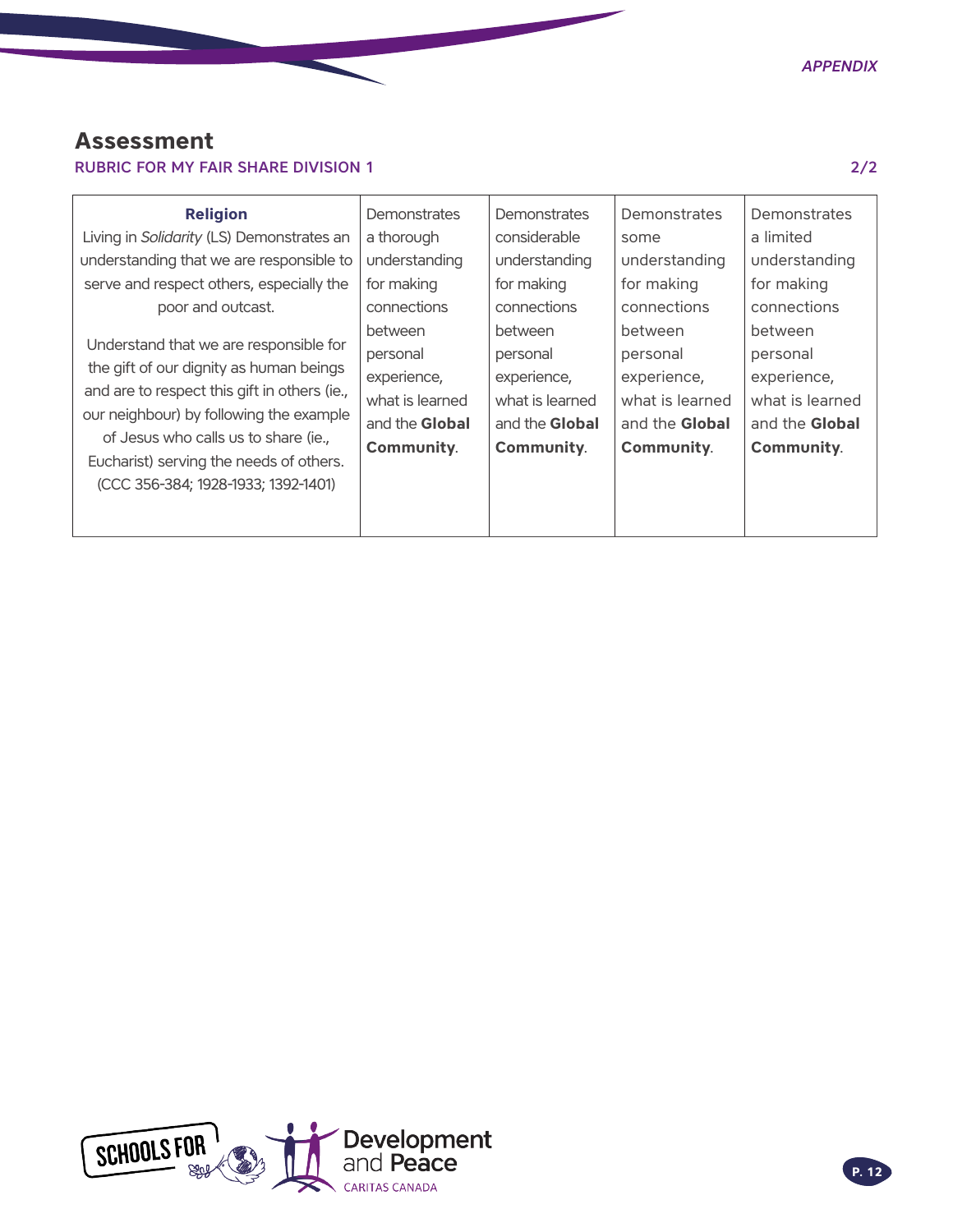### <span id="page-12-0"></span>**Cross-Curricular Connections**

**ALBERTA EDUCATION PROGRAM OF STUDIES** 

#### GRADE 2 KEY LEARNING OUTCOMES

#### RELIGION

#### **GROWING IN FAITH, GROWING IN CHRIST UNIT 2 & UNIT 4**

#### **General Outcome**

Living in *Solidarity* (LS) Demonstrates an understanding that we are responsible to serve and respect others, especially the poor and outcast.

#### **Specific Outcome LS2**

Understand that we are responsible for the gift of our dignity as human beings and are to respect this gift in others (ie., our neighbor) by following the example of Jesus who calls us to share (ie., Eucharist) serving the needs of others. (CCC 356-384; 1928-1933; 1392-1401)

#### ENGLISH LANGUAGE ARTS

#### **General Outcome 1**

Students will listen, speak, read, write, view and represent to explore thoughts, ideas, feelings and experiences.

#### **Specific Outcome**

Talk about how new ideas and information have changed previous understanding.

#### SOCIAL STUDIES

#### **General Outcome : Knowledge and Understanding**

Students will demonstrate an understanding and appreciation of how a community emerged, and of how the various interactions and cooperation among peoples ensure the continued growth and vitality of the **Community**.

#### **Specific Outcome**

- **2.2.6** Develop age-appropriate behaviour for social involvement as responsible citizens contributing to their community, such as:
	- Participate in activities that enhance their sense of belonging within their school and **Community.**

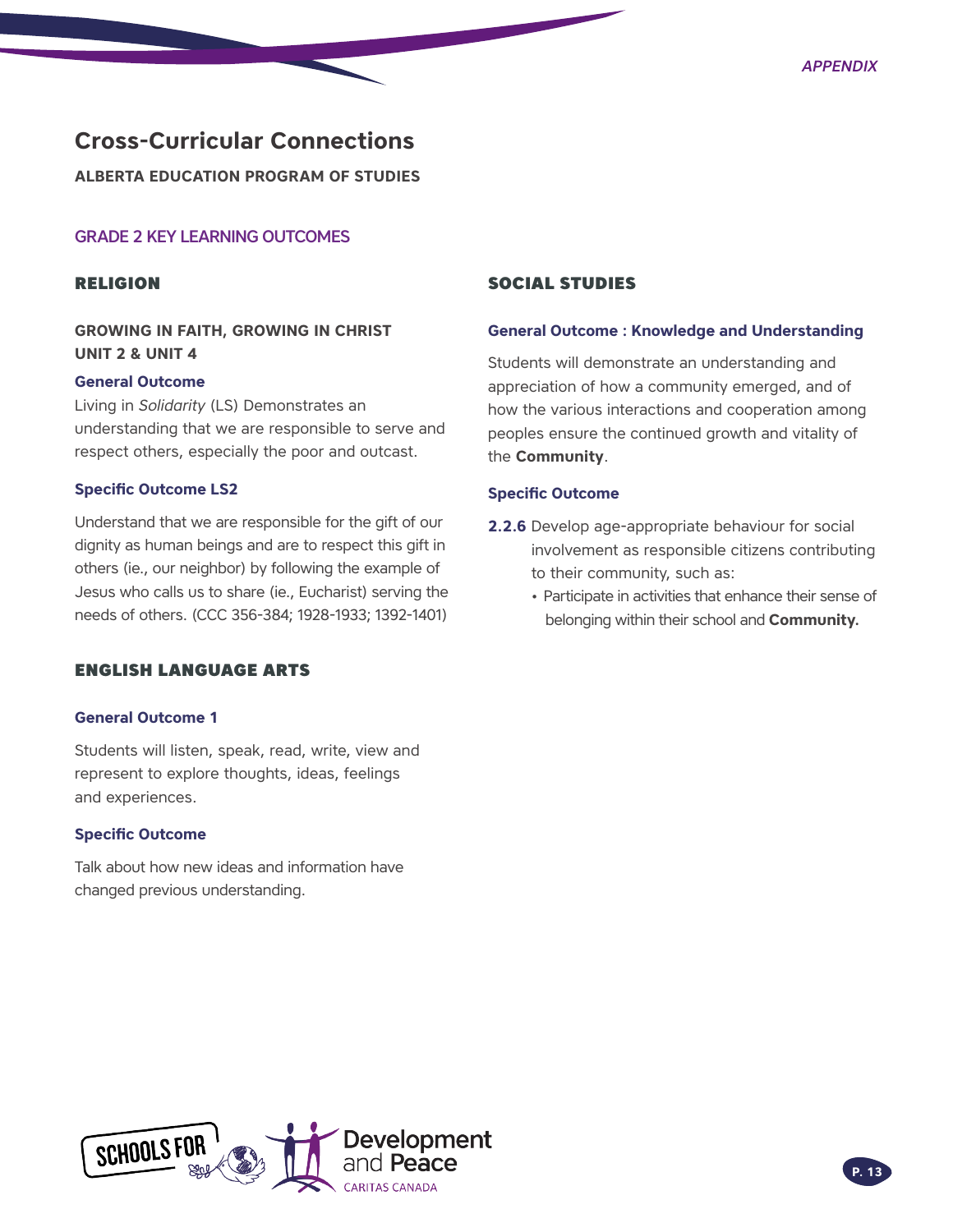### <span id="page-13-0"></span>**Handout** POEM

#### PEOPLE NEED FOOD, PEOPLE NEED LOVE

People need food, people need love We all need to eat With God's love above here on the earth We're abundantly blessed People need food, people need love

All throughout the world We eat in different ways The earth provides our meals Through seeds and soil and rain

Parents from each country Know best what they can grow To feed their hungry families On land which they can sow

The gifts of all creation We must all defend Families as farmers Must never, ever end

People need food, people need love We all need to eat With God's love above here on the earth We're abundantly blessed People need food, people need love

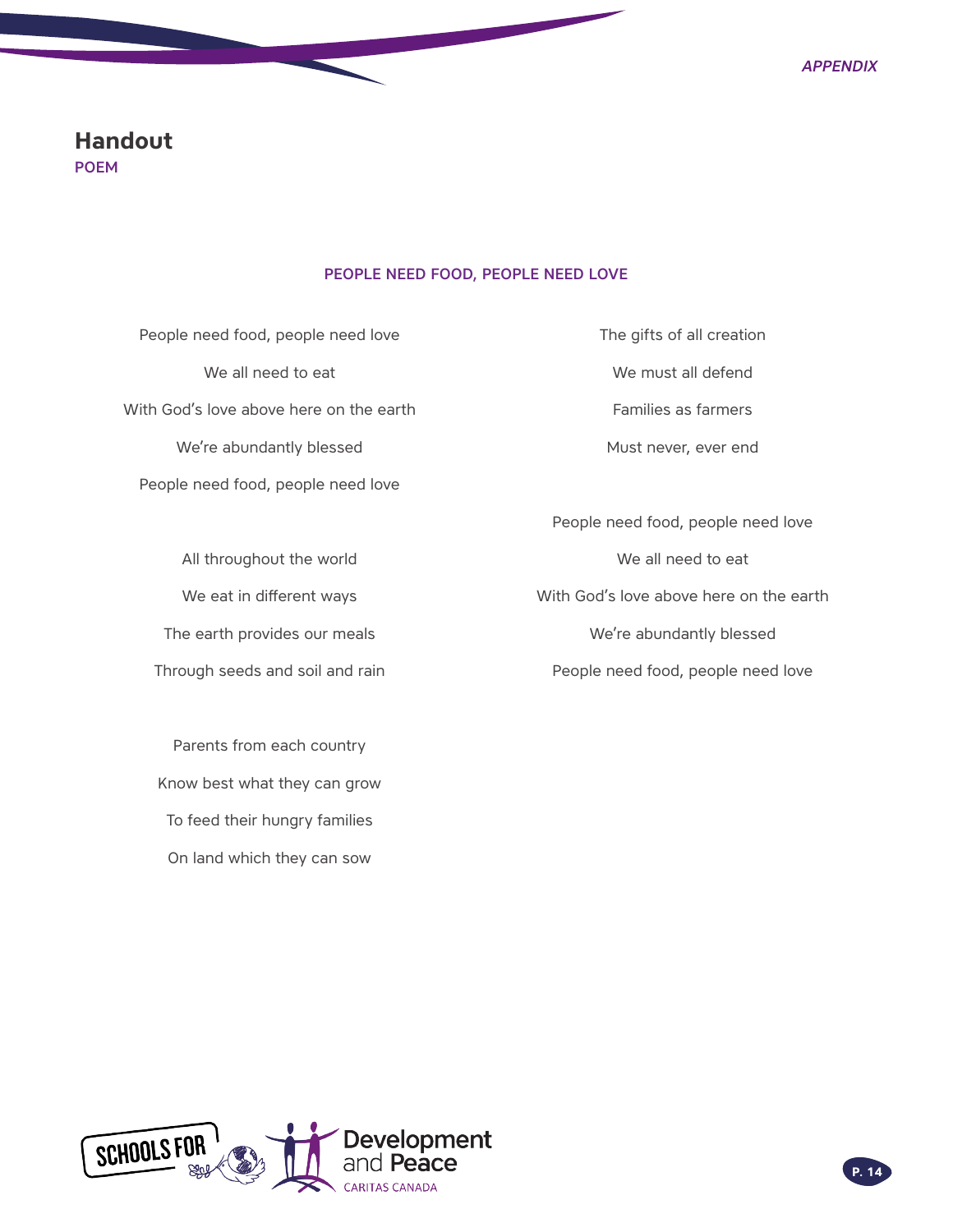### <span id="page-14-0"></span>**Prayer**

#### DEVELOPMENT AND PEACE SOW MUCH LOVE CAMPAIGN PRAYER

Loving Creator, source of all life and light, we thank you for the work of many weathered hands that labour to grow our food.

It is the right of all of God's children to enjoy the fruits of the Earth. May we become more aware of the challenges that farmers face to feed the hungry.

Lord Jesus, may we be open to learning of the many factors, including our complicity, which contribute to world **Hunger**. Help us learn how to walk lightly on the Earth, using only what we need.

When we prepare and delight in the bounty with which we are blessed, may we remember with gratitude those who have sown and harvested.

Spirit of God, keep us ever mindful of your beautiful Earth and all our sisters and brothers.

Amen.

— *Bishop, B., & Forrester, A. (2014, September). Sow Much Love Prayer Card. Retrieved from: [https://www.devp.org/sites/www.devp.org/files/documents/materials/devpeace\\_fall2014\\_sowmuchlove\\_](https://www.devp.org/sites/www.devp.org/files/documents/materials/devpeace_fall2014_sowmuchlove_pray) [prayer\\_card.pdf](https://www.devp.org/sites/www.devp.org/files/documents/materials/devpeace_fall2014_sowmuchlove_pray)*

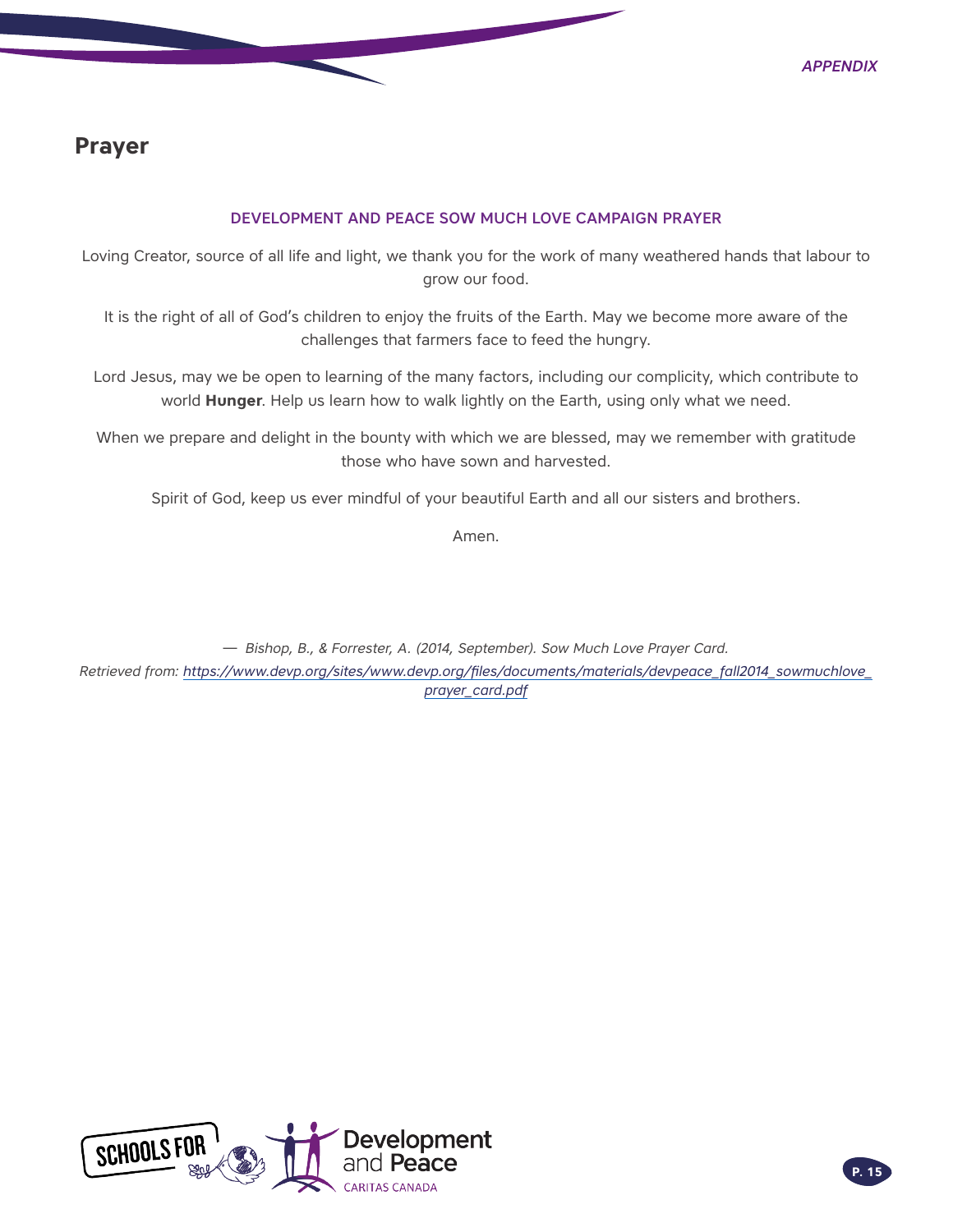### <span id="page-15-0"></span>**Teaching Strategies**

#### RAN STRATEGY (READING AND ANALYZING NON-FICTION)

Likened to the traditional KWL chart, the RAN strategy can act as a learning pre-assessment by asking students: 'What do you THINK you know?' (The RAN strategy removes the threat of right or wrong knowledge.) Students may confirm their knowledge over time or identify their initial thoughts as misconceptions. The last column allows students to express their wonderings (Stead, 2011).

| <b>RAN STRATEGY (EXAMPLE TABLE)</b> |                  |                     |                          |                              |  |
|-------------------------------------|------------------|---------------------|--------------------------|------------------------------|--|
| <b>Prior Knowledge</b>              | <b>Confirmed</b> | <b>New Learning</b> | <b>Misconceptions</b>    | <b>Wonderings</b>            |  |
| What I know                         | Yes I was right  | What I learned      | What I couldn't<br>prove | What I still want<br>to know |  |

#### OTHER TEACHING STRATEGIES

Clowes, G. (Spring 2011). The Essential 5: A Starting Point for Kagan Cooperative Learning. Kagan Online Magazine. Retrieved from : [https://www.kaganonline.com/free\\_articles/research\\_and\\_rationale/330/The-Essential-5-A-](https://www.kaganonline.com/free_articles/research_and_rationale/330/The-Essential-5-A-Starting-Poin)[Starting-Point-for-Kagan-Cooperative-Learning](https://www.kaganonline.com/free_articles/research_and_rationale/330/The-Essential-5-A-Starting-Poin)